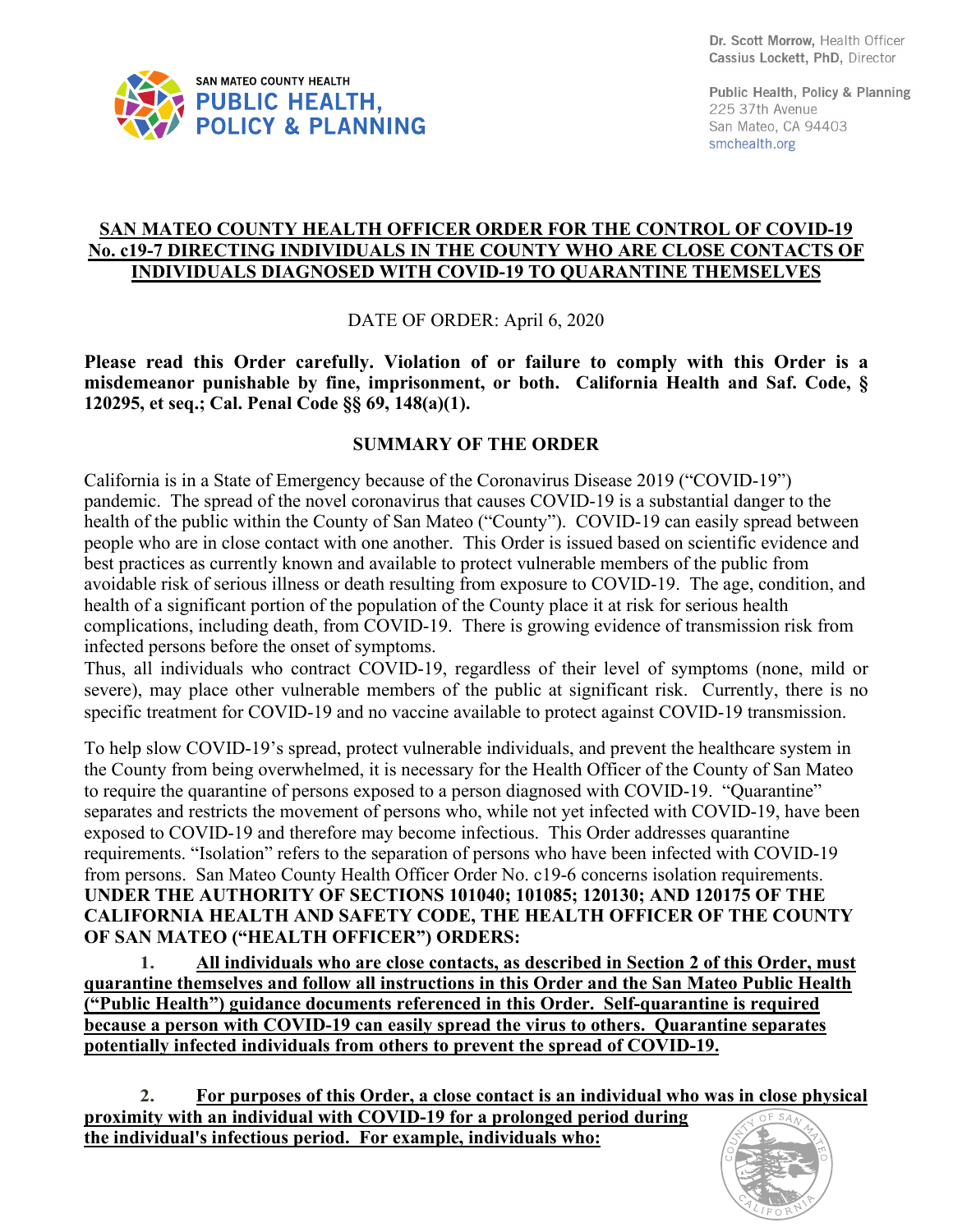

- **a. Live in or have stayed overnight at the individual's residence; or**
- **b. Are intimate sexual partners of the individual; or**
- **c. Provide or provided care to the individual without wearing a mask, gown, and gloves.**

## **3. For purposes of this Order, an individual's infectious period begins 48 hours before their symptoms began (or, in the absence of symptoms, on the date of a positive test) and ends when they are released from isolation.**

4. For purposes of this Order, an individual with COVID-19 who does not have access to a home or residence for the purpose of isolation shall not be deemed in violation of this Order if upon notification of being a close contact of another individual who received a positive COVID-19 test, said individual promptly contacts the San Mateo County Emergency Operations Center Shelter & Care Branch by dialing 211 to inform of their close contact status and request a quarantine location, cooperates fully with EOC staff, and is otherwise compliant with this Order.

5. This Order is issued in accordance with, and incorporates by reference, the March 4, 2020 Proclamation of a State of Emergency issued by Governor Gavin Newsom, the March 3, 2020 Proclamation by the Director of Emergency Services Declaring the Existence of a Local Emergency in the County, the March 3, 2020 Declaration of Local Health Emergency Regarding Novel Coronavirus 2019 (COVID-19) issued by the Health Officer, the March 10, 2020 Resolution of the Board of Supervisors of the County of San Mateo Ratifying and Extending the Declaration of a Local Health Emergency, the March 11, 2020 Order of the Health Officer No. C19-1 restricting visitors to skilled nursing facilities, the March 12, 2020 State of California Executive Order N-25-20, the March 13, 2020 Order of the Health Officer No. C19-3 imposing a School Operations Modification Order, the March 16, 2020 Order of the Health Officer No. C19-5 imposing a Shelter in Place Order, and the March 31, 2020 Order of the Health Officer No. C19-5b extending and revising the Shelter in Place Order.

6. Instructions. All individuals who meet the definition of a close contact of an individual diagnosed with COVID-19 must immediately take the following actions:

- a. Quarantine themselves in their home or another residence for 14 days. They may not leave their place of quarantine or enter any other public or private place, except to receive necessary medical care or during an emergency that requires evacuation to protect the health and safety of the individual.
- b. Carefully review and closely follow all requirements listed in the "Home Quarantine Instructions" posted at www.smchealth.org/post/health-officer-statements-and-orders and attached to this Order as Appendix A.
- c. If a quarantined person becomes sick with fever, cough, or shortness of breath (even if their symptoms are very mild), he or she shall isolate themselves at home and away from other people and follow the "Home Isolation Instructions," posted at www.smchealth.org/post/health-officer-statements-and-orders, and attached as Appendix B. This is because the person is likely to have COVID-19 and if so, can spread it to vulnerable individuals. If a medical professional examines a quarantined person and determines that his or her symptoms are not due to COVID·19, the person may